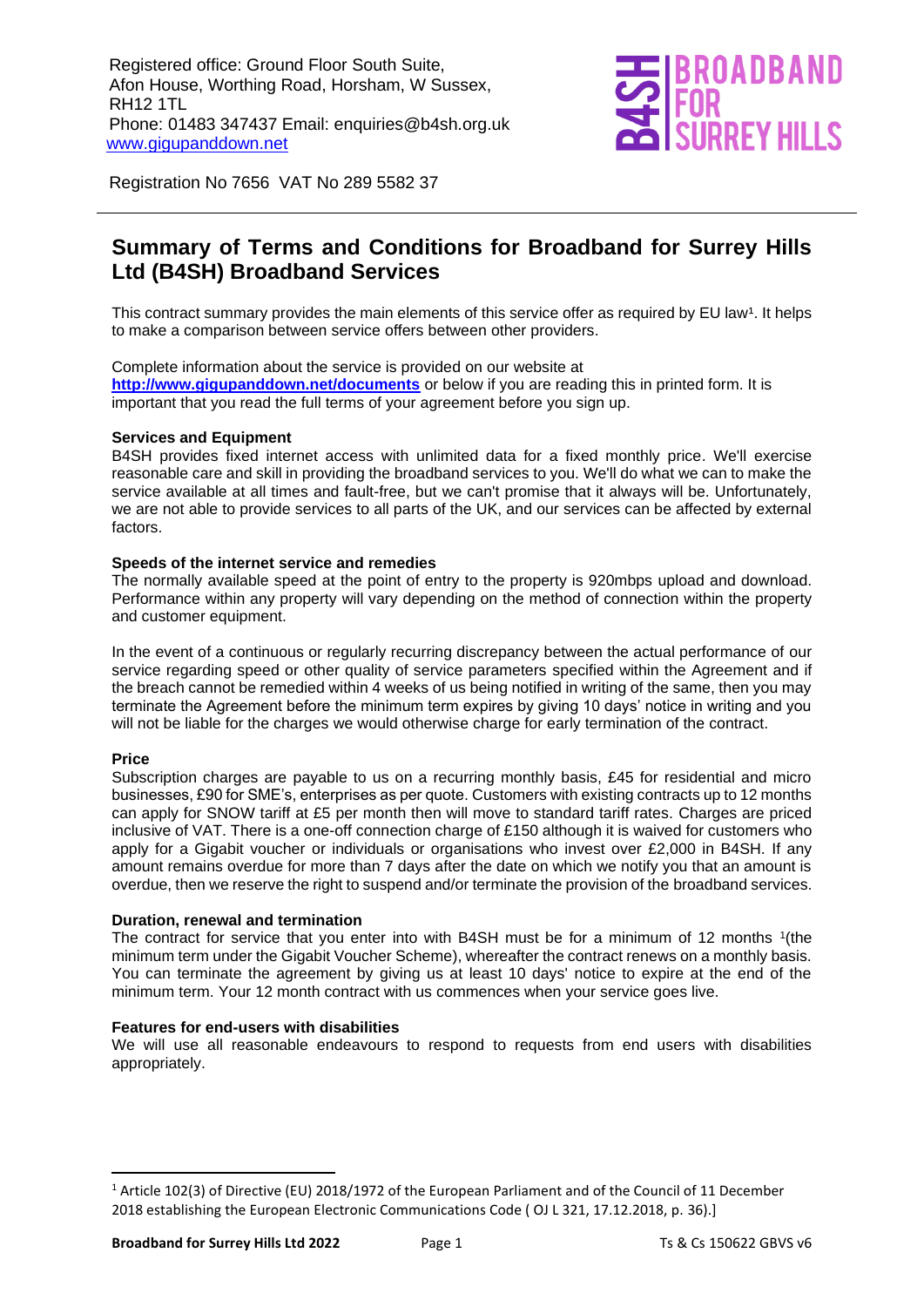

Registration No 7656 VAT No 289 5582 37

## **Broadband for Surrey Hills Ltd (B4SH)**

Terms and Conditions for the provision of Broadband Services

## **The Services (as defined below) are offered to you by Broadband for Surrey Hills Ltd**

Broadband for Surrey Hills Ltd (B4SH) Ground Floor South Suite, Afon House, Worthing Road, Horsham, West Sussex, RH12 1TL

Tel: 01483 347437

Email: info@B4SH.org.uk

In order to receive the Services you must first read and accept the terms and conditions set out below ("the Terms and Conditions") which govern the provision of the Services to you.

#### **1. Definitions**

"**Commencement Date**" means the date on which the Services are first provided to you "**Installation Date**" means the date agreed for installation of the Services;

"**Our Staff**" means our employees, volunteers, consultants and contractors, with whom we have a contractual relationship and will be supporting the Services;

"**Premises**" means the premises to which the Services are to be provided under the Agreement.

"**Services**" means the broadband services through which you may gain high speed access to the internet via a telecommunications network together with the services and facilities provided by us in connection with such internet access service [as specified in more detail in your order form];

"**Security Details**" means any and all user names, passwords, keys, electronic signatures and any other devices or information in whatever form and on whatever media supplied to allow you to access the Services;

"**Website**" means the internet site which can be found at [www.gigupanddown.net](http://www.gigupanddown.net/)

"**We, Us and Our**" means Broadband for Surrey Hills Ltd

"**You, Your**" means the individual or business (being an incorporated or unincorporated entity) whose details are entered on the signed order form.

#### **2. The Agreement**

2.1. Your agreement with us ("the Agreement") consists of:

- 2.1.1. the Terms and Conditions;
- 2.1.2. your signed contract; and
- 2.1.3. the privacy policy set out below ("the Privacy Policy")
- 2.2. The Agreement will commence on the Commencement Date and will continue for 12 months, or for the period specified in the order form and will continue after this period until terminated by you or us in accordance with paragraph 10 below.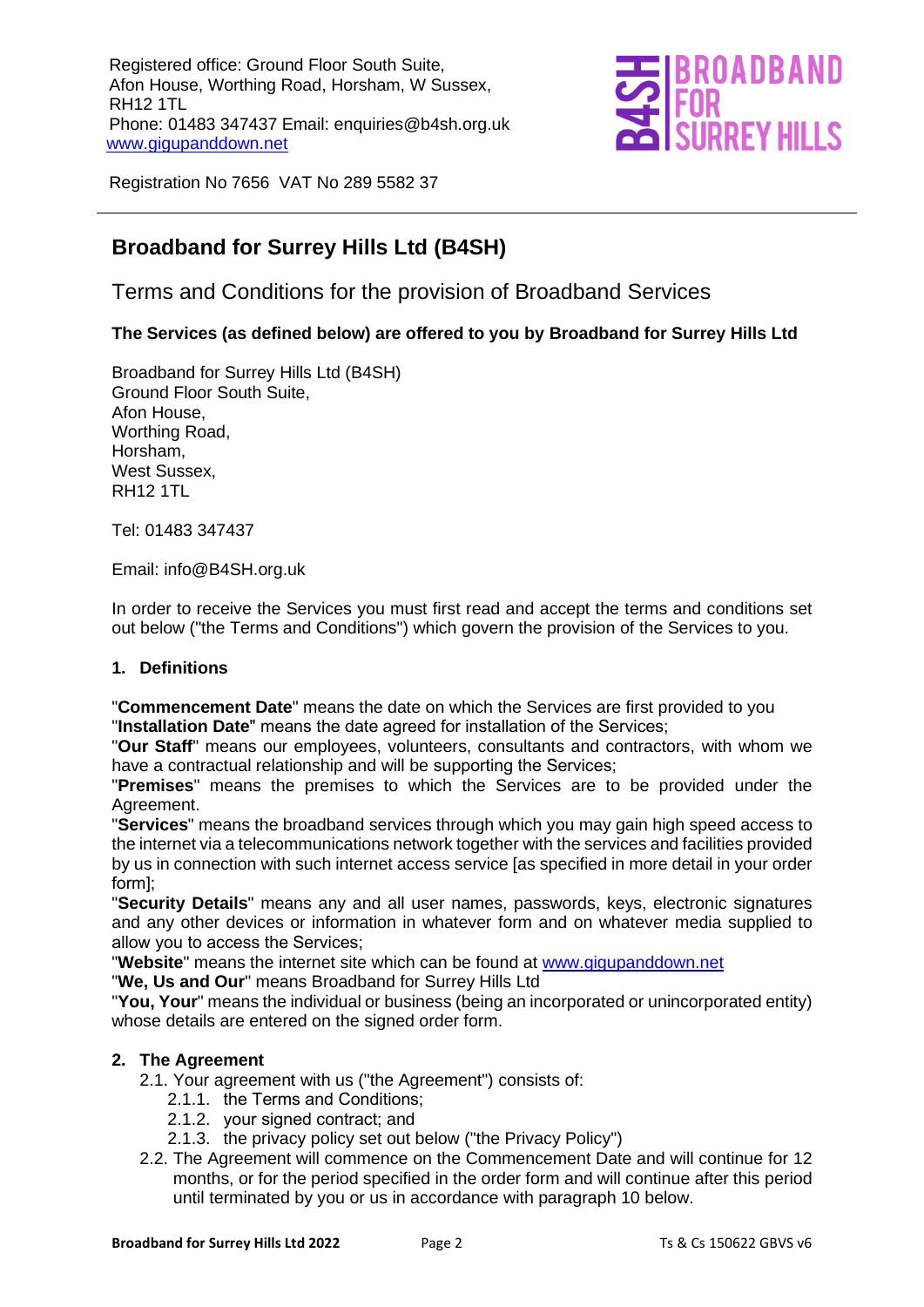

Registration No 7656 VAT No 289 5582 37

#### **3. How to register for our services**

- 3.1. To register for the Services as an individual, you must be at least 18 years of age and resident in the UK.
- 3.2. You confirm that all information provided to us, including the information in the registration form, is absolutely true, complete and accurate. If any facts or information provided to us become inaccurate then you will tell us immediately of the changes.
- 3.3. You confirm that there are no facts or circumstances which have not been disclosed to us which would affect our decision to provide the Services to you.

#### **4. What you can expect from us**

- 4.1. We will provide the Services subject to the Terms and Conditions. We'll exercise reasonable care and skill in providing the Services to you. We'll do what we can to make the Services available at all times and fault-free, but we can't promise that it always will be.
- 4.2. We endeavour to provide the Services to you at the access rate you choose.
- 4.3. We will use our reasonable endeavours to begin providing the Services on any date agreed with you, but we will not be liable for any failure to meet such a date.
- 4.4. We will provide the Services to our main external equipment which shall be connected to a router provided by us in your Premises. In the case of business customers, we will provide the Services to a central location suitable for connection to your network and systems.
- 4.5. We may suspend the Services temporarily without notice in an emergency or in order to improve, maintain or repair the Services or our network or for other operational reasons. We will try, but cannot guarantee, to keep you informed and to keep interruptions to a minimum.
- 4.6. We cannot guarantee that the Services will be uninterrupted or error free. If a fault occurs, you should report it by phone, email or in writing using the contact details set out on the support page on our Website and we will try to rectify the fault. In most circumstances this will be unnecessary as we constantly monitor the infrastructure.
- 4.7. If you move address within the B4SH coverage area and request it, we will try to relocate your equipment to allow you to continue to receive your subscribed Services. We may be unable to provide this service, or there may be a charge for such relocation. If such relocation is impossible and you are still within your contract term, you shall still be required to make any appropriate payments, even if you are not receiving the Services. If we are unable to provide the Services at your new location, with our prior written consent, you may assign the Agreement to the new occupier of the premises you are vacating. We will not unreasonably withhold our consent under this paragraph.
- 4.8. You acknowledge that we will not be responsible for any sites, content, goods or services offered or made available on the internet provided by us or any other third parties nor for any computer viruses, cookies or anything similar transmitted to you via the Services by such third party sites or otherwise through our provision of the Services.
- 4.9. We will not be responsible for the content of newsgroup or chat areas. By entering these areas, you accept this and agree to waive any claims against us for any distress, injury, loss, liability, damage and expense arising from or in connection with your use of these areas and their contents. You agree to indemnify us against any claims arising from your use of the areas or any content of the areas which you post or create.
- 4.10. We do not monitor the Services. However, we reserve the right to do so and to review the contents of any communication sent or received using the Services and to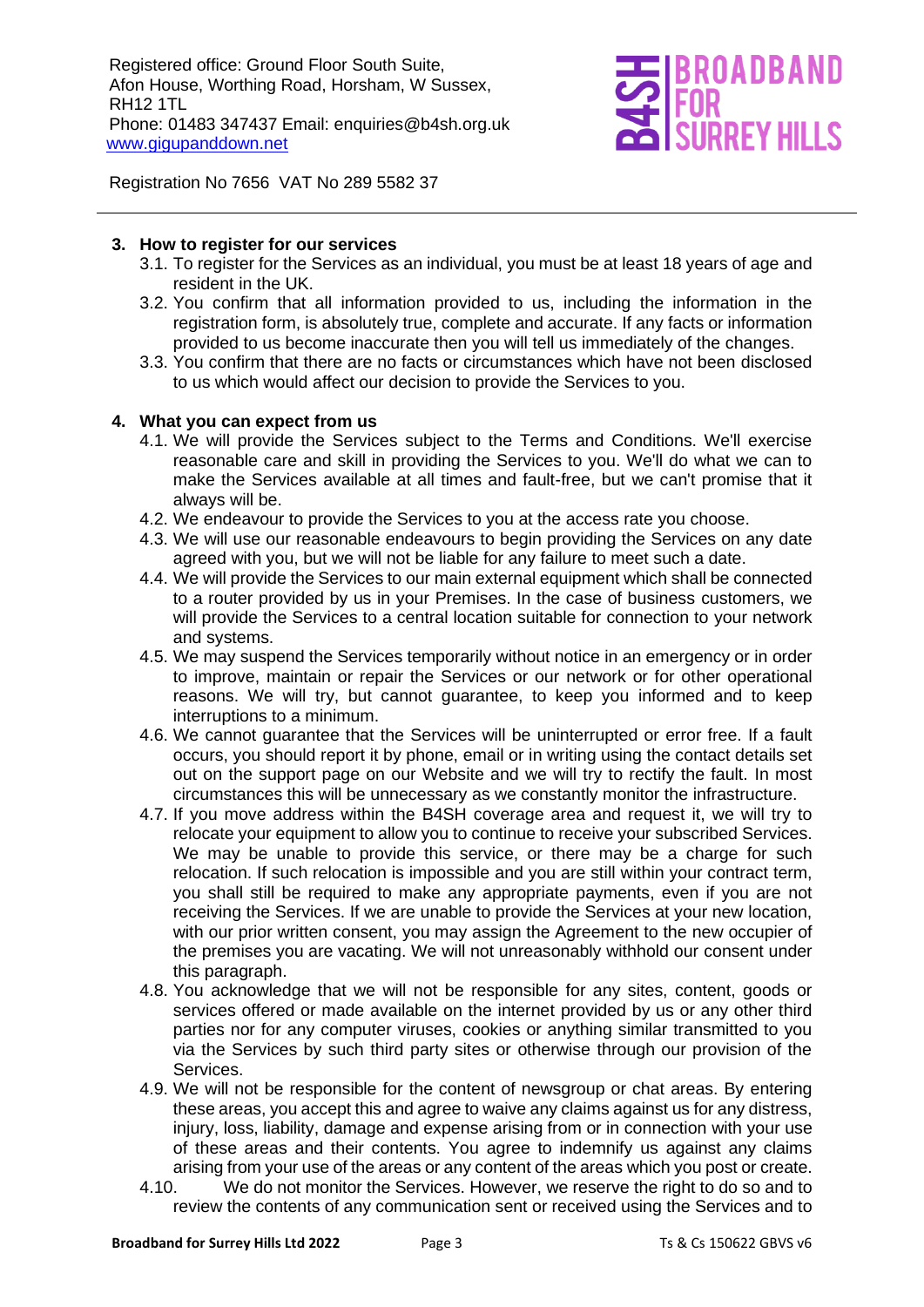

Registration No 7656 VAT No 289 5582 37

review the contents of any material accessed whilst using the Services. We reserve the right at all times to disclose any information or material we deem necessary in connection with any applicable law, regulation, legal process or governmental request, or to edit, refuse to post or to remove any information or material, in whole or in part, as required by law.

#### **5. What we expect of you**

- 5.1. You agree that you and other people using the Services via your account will use the Services in accordance with the Terms and Conditions, and without limitation you agree that:
	- 5.1.1. Except as permitted by paragraph 4.7 or unless expressly provided for under a formal contract arrangement with B4SH, you may not resell, transfer, assign or sublicense them or any part of them to any other person.

#### **Instances where this occurs will result in immediate termination by us**.

- 5.1.2. You must ensure that you have computer equipment of an appropriate specification and configuration to receive the Services. Further information about minimum system requirements and supported devices can be found in your Welcome Pack.
- 5.1.3. You must ensure that any machines or personal computers used by you to access the Services do not have an adverse effect on our systems, those of our suppliers or on network traffic generally. You must use the Services in a manner consistent with all applicable laws and regulations which may apply to your use of the Services.
- 5.1.4. You must ensure that any computers, systems or networks that utilise the Services are configured in such a way that does not give a third party the capability to use the Services in an illegal or inappropriate manner. You should, amongst other things, run a firewall and up-to-date antivirus software and ensure that your operating system is kept fully up to date with the latest security patches.
- 5.1.5. You must not use the Services in any way that would, in our reasonable opinion, materially affect the use of or access to the internet of any other person. This includes, but is not limited to, "denial of service" ("DOS") and "distributed denial of service" ("DDOS") attacks against another network or individual user. DOS and DDOS attacks will result in immediate termination of the Services.
- 5.1.6. Any attempt, whether successful or not, to gain access to or retrieve data from any computer system without authorisation from its maintainer or owner will lead to immediate termination of the Services and possibly to prosecution. This applies to, amongst other things, vulnerability probes and intentional distribution of "Trojan horse" programs, viruses and worms, as well as making use of systems compromised by third parties.
- 5.1.7. Use of the Services to transmit any unsolicited commercial or unsolicited bulk email ("Spam") is expressly prohibited. We have a zero tolerance policy for Spam. The sending of Spam will result in immediate termination of the Services.
- 5.1.8. Intentional distribution of software that attempts to and/or causes damage, harassment, or annoyance to persons, data, and/or computer systems is prohibited. This will result in immediate termination of the Services.
- 5.1.9. Adding, removing or modifying identifying network header information in an effort to deceive or mislead is prohibited. Attempting to impersonate any person by using forged headers or other identifying information will result in termination of the Services.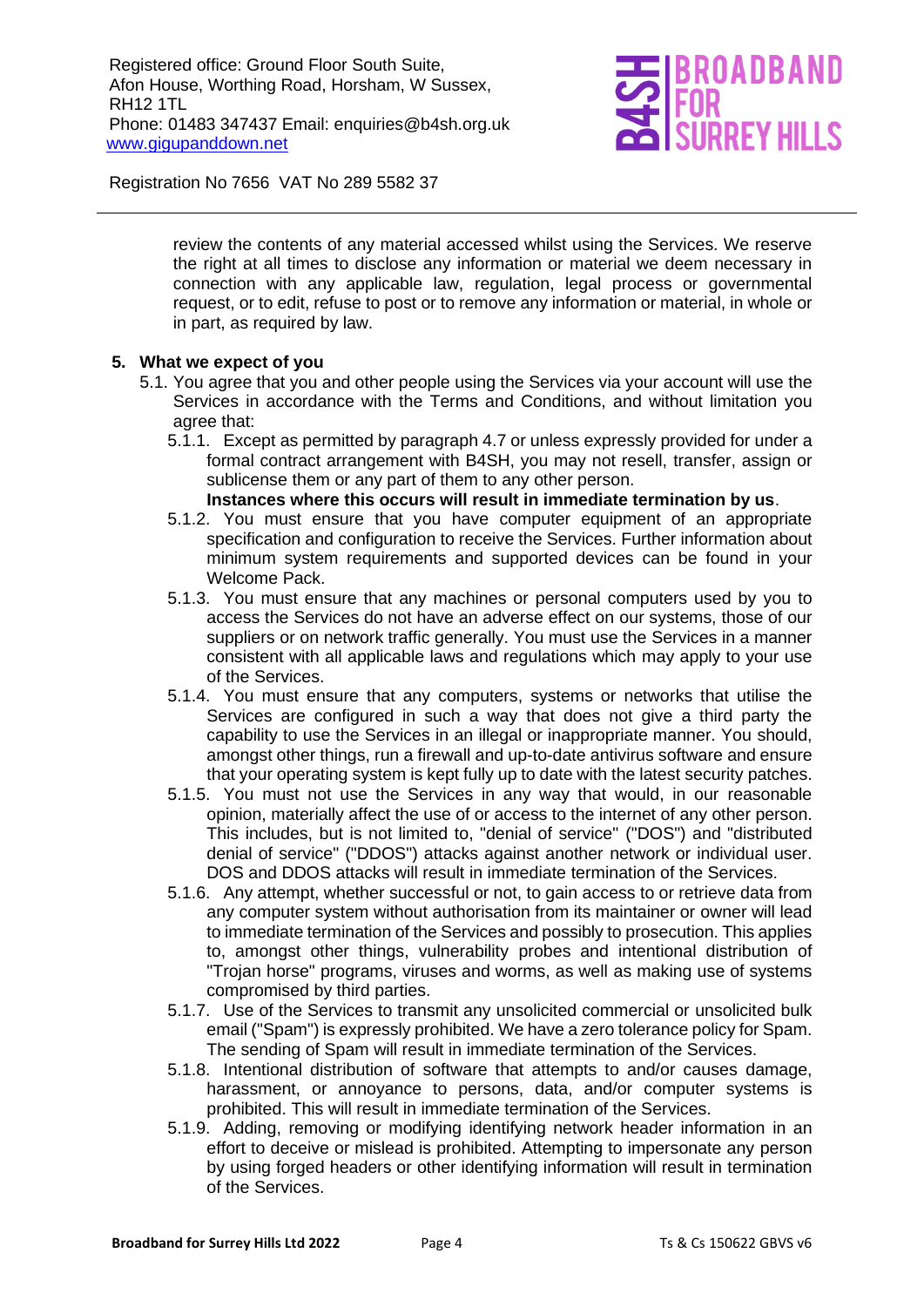# IO A DR A ND **REY HIL**

Registration No 7656 VAT No 289 5582 37

- 5.1.10. You agree to sign any agreement reasonably required by the owner of the copyright in any software which we provide to you to enable you to use the Services. Unless permitted by law, you must not modify or copy such software or any accompanying manuals and documentation or use it for any purpose other than to access the Services.
- 5.1.11. Our Staff have your permission on reasonable notice to carry out any works on the Premises for, or in connection with, the installation, maintenance, adjustment, repair or alteration of the Services.
- 5.1.12. You will obtain all necessary consents (including consents for alterations to buildings, if applicable), provide any electricity and connection points required by us or by any of our Staff and provide a suitable, safe and appropriate working environment where our Staff need to carry out any work set out in paragraph 5.1.11 above.
- 5.2. Unless a specific order expressly states otherwise, all equipment that is required to provide the broadband signal to your computer network or router will remain the ownership of B4SH. We can supply you with a suitable replacement router at cost. You should take reasonable care of the equipment and use it in accordance with any instructions, safety and security procedures applicable to the equipment. You must not remove any of B4SH's equipment and you should take reasonable care of the equipment at your property and inform B4SH if you become aware of any circumstances that put the equipment at risk.
- 5.3. You must not use the Services:
	- 5.3.1. in any way that does not comply with any licences applicable to you or is unlawful or fraudulent or has any unlawful purpose or effect; or
	- 5.3.2. in connection with the carrying out of a fraud or criminal offence; or
	- 5.3.3. to disseminate or otherwise distribute, knowingly receive, upload, download, use or reuse any information or material which is inappropriate, profane, abusive, indecent, defamatory, obscene or menacing, or in breach of any copyright, privacy or any other rights; or
	- 5.3.4. in any way which infringes any third party's intellectual property rights; or
	- 5.3.5. in a way that does not comply with these Terms and Conditions.
- 5.4. You will be responsible for any losses, expenses or other costs incurred by us that are caused by your breach of paragraphs 5.1, 5.2 and/or 5.3.
- 5.5. On all service subscriptions we operate a "fair usage" policy. Within this policy your connection can be used by you in any way that you see fit and is compliant with appropriate legislation. We do not impose download limits, although in extraordinary circumstances where download volumes are, in our opinion, excessive in comparison to the average use of the network we may speak to you about your usage with a view to establishing the best course of action.

#### **6. Payment**

6.1. You agree to pay us the applicable charges for the Services to which you subscribe. Such charges are as set out on the Website or as otherwise notified by us to you (the "Fees"). We reserve the right to change the Fees at any time on giving you not less than 28 days' notice. The amended Fees will apply on expiry of this 28 day period. We will not increase the Fees more than once in every 12 calendar months.

You can end the Agreement without having to pay termination charges if we increase your monthly charges by more than the Retail Price Index (RPI) annual inflation rate at the date we calculate the applicable price increase.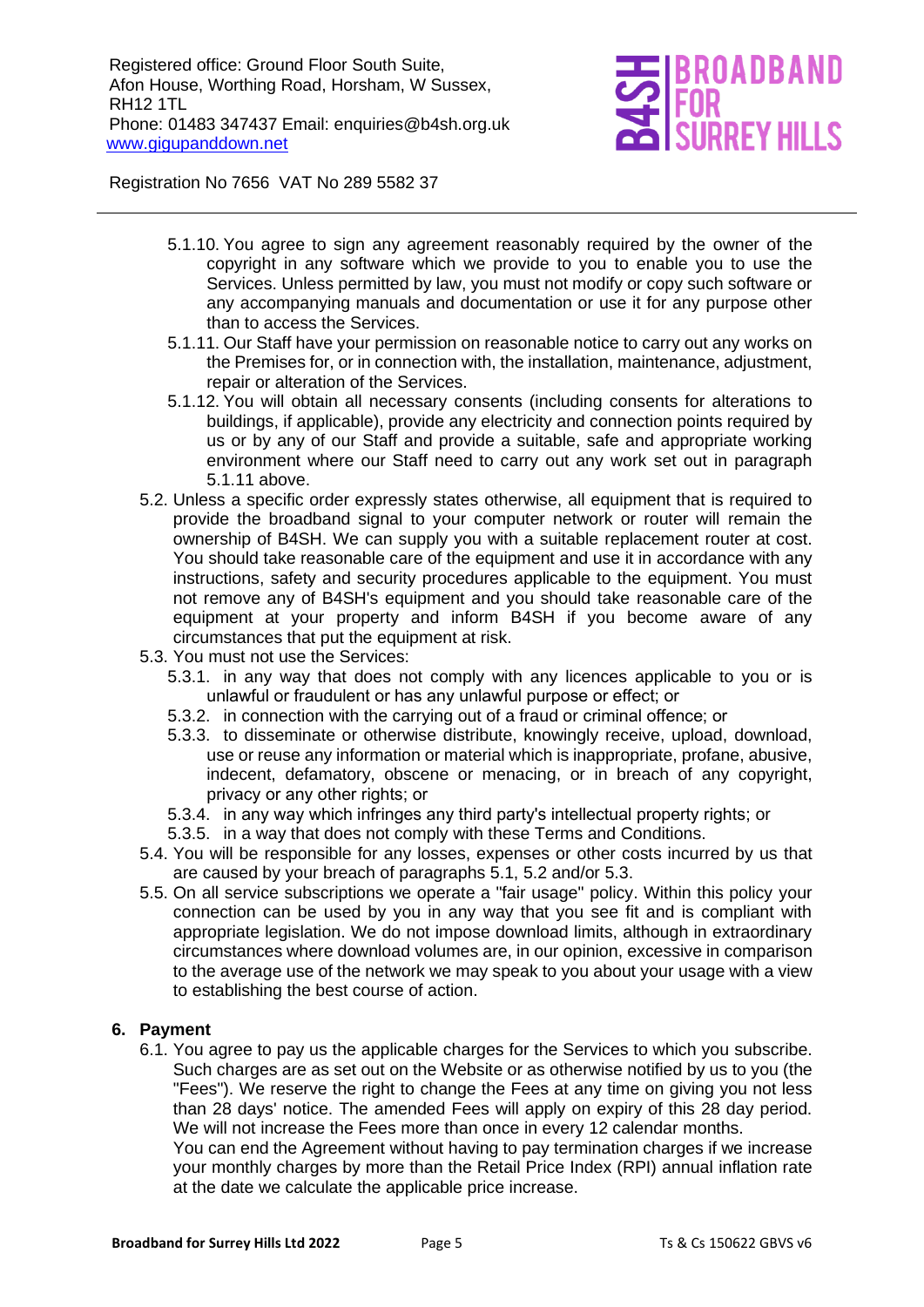# ROADBAND **RREY HIL**

Registration No 7656 VAT No 289 5582 37

- 6.2. Once we have received your order form and service has commenced, all necessary documentation should be completed to allow this payment to be made immediately the services have been installed. If the installation pack charge is payable directly by you then payment becomes due from you as specified in your order form.
- 6.3. We will accept payment for the installation and first month's charges by bank transfer and thereafter by direct debit.
- 6.4. We will bill you each month in advance for the Services starting on the Commencement Date at the applicable tariff. Unless otherwise agreed with us, you agree to set up a monthly Direct Debit with your bank in order to pay for the monthly tariff.
- 6.5. If any amount owing under the Agreement is overdue at any time we will notify you in writing. If any amount remains overdue for more than 7 days after the date on which we notify you that an amount is overdue, then we reserve the right to suspend and/or terminate the provision of the Services.
- 6.6. If we suffer any charges from our bank in respect of non-payment by you we reserve the right to pass these charges on to you. We will notify you if we incur such charges as a result of your non-payment and let you have a breakdown of these.
- 6.7. You may be required to pay a reconnection charge if you wish to be reconnected following a suspension of the Services in accordance with paragraph 6.5.
- 6.8. Moving the equipment installed at the Premises cannot be conducted by anyone other than our Staff. A charge may be made if this is at your request.
- 6.9. If you require a name change on your account we will conduct this change without charge, unless there is a good reason why this should not be the case.

#### **7. Security and confidentiality**

- 7.1. In order to enable you to use the Services, we will provide you with Security Details. You will be responsible for maintaining the confidentiality and security of the Security Details.
- 7.2. You will immediately notify us if any of the Security Details:
	- 7.2.1. have been disclosed to an unauthorised person or are or may be used in an unauthorised way (or if you suspect or have reason to suspect that this may occur or have occurred); and/or
	- 7.2.2. have been lost or stolen.
- 7.3. We may suspend the Services if at any time we think that there is, or is likely to be, a breach of your Security Details and require you to change any password.
- 7.4. You will be responsible for all actions undertaken by anyone else using any of your Security Details unless you have given notice to us at the first possible opportunity upon becoming aware of the events listed in paragraph 7.2 above as the case may be. We may suspend the Services and you will fully indemnify us from all losses resulting from such actions.
- 7.5. You accept that we cannot guarantee the security of the Services and we do not guarantee the prevention or detection of any unauthorised attempts to access the Services.
- 7.6. You agree to keep in confidence any information (whether written or oral) of a confidential nature (including software and manuals) obtained under or in connection with this Agreement and will only use such information in order to receive the Services.

#### **8. Personal data**

8.1. We will comply with our obligations under the Data Protection Act 1998 and any other applicable data protection legislation.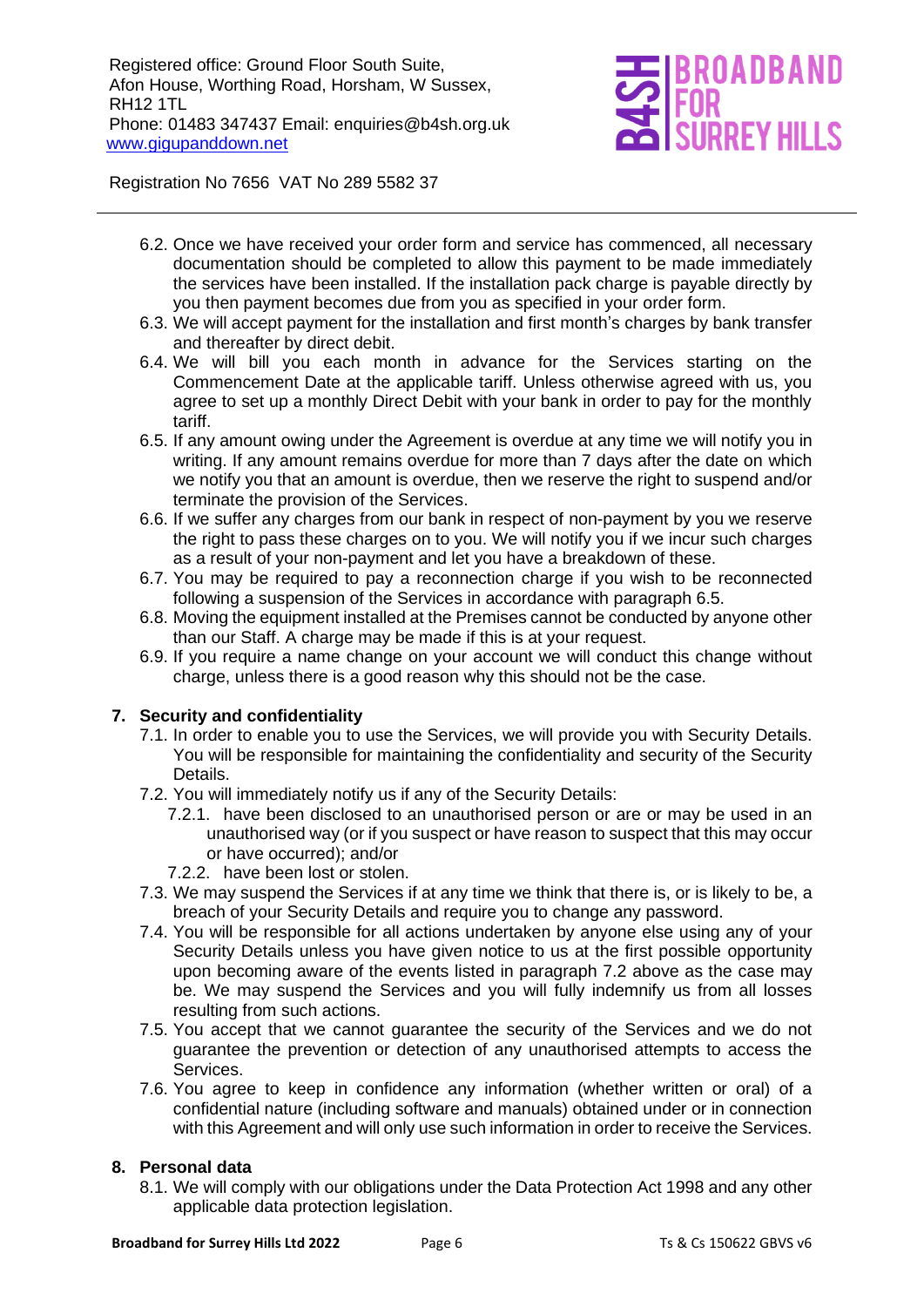

Registration No 7656 VAT No 289 5582 37

- 8.2. By registering for the Services you consent to our using your personal data for the following purposes:
	- 8.2.1. the provision of the Services to you;
	- 8.2.2. the management of our network and other technical maintenance;
	- 8.2.3. the operation and enforcement of these Terms and Conditions;
	- 8.2.4. the maintenance of records for a reasonable period of time following termination of the Agreement; and
	- 8.2.5. the provision to you of information about other services we may offer unless you advise us that you do not wish to receive such information.
- 8.3. It is your responsibility to keep the personal data which you provide to us up to date. We may send notices or other information to you at the address you have provided to us. You should notify us immediately of any change to your personal data
- 8.4. We will disclose personal data to comply with all applicable laws and lawful requests by the appropriate authorities.
- 8.5. Third party sites that you can access from our website are not covered by our privacy policy and we accept no responsibility or liability for use of personal data by operators of these sites.
- 8.6. A copy of the Privacy Policy can be found at the end of the Terms and Conditions.

#### **9. What we are liable for**

- 9.1. Nothing in the Agreement shall restrict or exclude our liability for fraud, death or personal injury caused by defects in the Services or our negligence or that of our employees acting within the course of their employment and within the scope of their authority.
- 9.2. We will not be liable in contract, tort (including negligence) or otherwise for any damages for any direct or indirect loss of profits, business or anticipated savings, nor for any indirect or consequential loss nor for any damage or destruction of data however arising from the use of, or inability to use, the Services, or from any action or omission taken as a result of using the Services.
- 9.3. Subject to paragraphs 9.1 and 9.2 our aggregate liability to you in contract, tort (including negligence) or otherwise and arising out of, or in connection with, this Agreement and/or the provision of the Services shall be limited to £250.
- 9.4. The information on the Website is updated from time to time. However, so far as permitted by law we exclude all responsibility as to the quality, accuracy, efficacy, completeness, performance, fitness for a particular purpose of the Services or any of the contents of the Website.
- 9.5. You agree to indemnify us against all costs, claims, losses and expenses (including indirect and consequential losses) howsoever arising, from any claim brought against us by any third party relating to any breach by you of your obligations under the Terms and Conditions.
- 9.6. We will not be liable to you for any breach of any of our obligations under these Terms and Conditions or the Privacy Policy where the breach is caused by an event that is outside of our control including, but not limited to, acts of God, insurrection or civil disorder, war or military operations, national or local emergency, acts or omissions of local or central government, highway authority or other competent authority, industrial disputes of any kind (whether including us or not), fire, lightning, explosion, flood, subsidence, inclement weather, unavailability of third party telecommunications networks or any other cause beyond our reasonable control.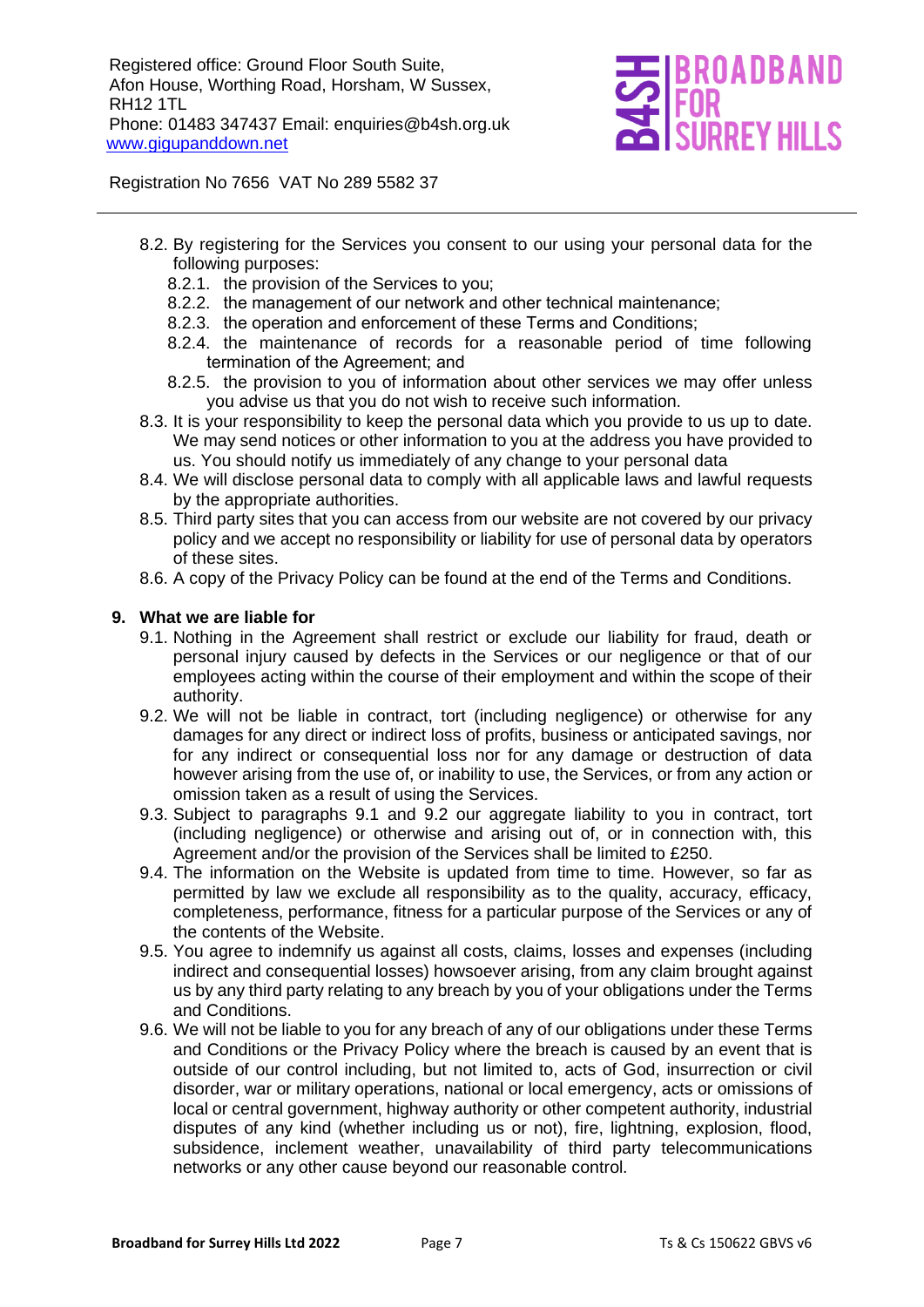# **REY HIL**

Registration No 7656 VAT No 289 5582 37

#### **10. Termination and suspension**

- 10.1. If you are an individual, you may cancel your order within 7 days of the date on which we notify you of the agreed installation date ("the Cooling Off Period") by giving us notice in writing to be received by us no later than the 7th day after the receipt by you of such notification. If you cancel your order within the Cooling Off Period you will not be charged for any part of the Services, but if we have supplied you with equipment you must return it to us. The Cooling Off Period is not applicable to business customers.
- 10.2. After the Commencement Date this Agreement may be terminated in accordance with the terms set out in this Agreement. After the Commencement Date the cancellation provisions of the Consumer Protection (Distance Selling) Regulations 2000 ("the Distance Selling Regulations") will no longer apply to the Services.
- 10.3. We may terminate this Agreement at any time on notice if:
	- 10.3.1. we are directed by any legal entity to cease the provision of the Services or any part of them; or
	- 10.3.2. you are in breach of any of the Terms and Conditions.
- 10.4. Unless otherwise specified in the Agreement, either you or we may terminate this Agreement on giving not less than 10 days' notice to the other; such notice not to expire before the end of the first 12 months.
- 10.5. You may terminate the Agreement with respect to the Services 12 months after the Commencement Date. If you do terminate you agree to pay us all the costs that we have incurred in setting up that have not been paid to date and any cost of us ceasing to provide the Services to you. This will include, amongst other things, a deinstallation charge together with a charge for the unexpired portion of the monthly tariff to the end of the agreed term.
- 10.6. On termination of the Agreement you agree to cease using the Services immediately and to pay any monies which remain outstanding. On termination your right to use the Services ceases immediately. We will collect all equipment and you agree to cooperate with us in connection with the same.
- 10.7. If the Services consistently fall below the standards set out in the Agreement (in particular in relation to download speeds) and the breach cannot be remedied within 4 weeks of us being notified in writing of the same, then you may terminate the Agreement before the minimum term expires by giving 10 days' notice in writing and you will not be liable for the charges referred to in paragraph 10.5.

#### **11. General**

- 11.1. All intellectual property rights in or relating to the Services belong to us, or have been licensed to us. You are only permitted to use these intellectual property rights as provided in these Terms and Conditions and in order to receive the Services. You agree not to use our name, logo, trade mark or any other intellectual property rights without our prior written consent.
- 11.2. We may change the Terms and Conditions at any time by written notice or email prior to the change becoming effective. You will be deemed to have accepted any such changes by your continued use of the Services. Changes to Fees are covered by paragraph 6.1 of the Terms and Conditions.
- 11.3. We may assign, subcontract or otherwise deal with our rights or obligations under this Agreement without giving you any notice beforehand. You may not assign, subcontract, sell or otherwise transfer your rights or obligations under this Agreement without our express written consent.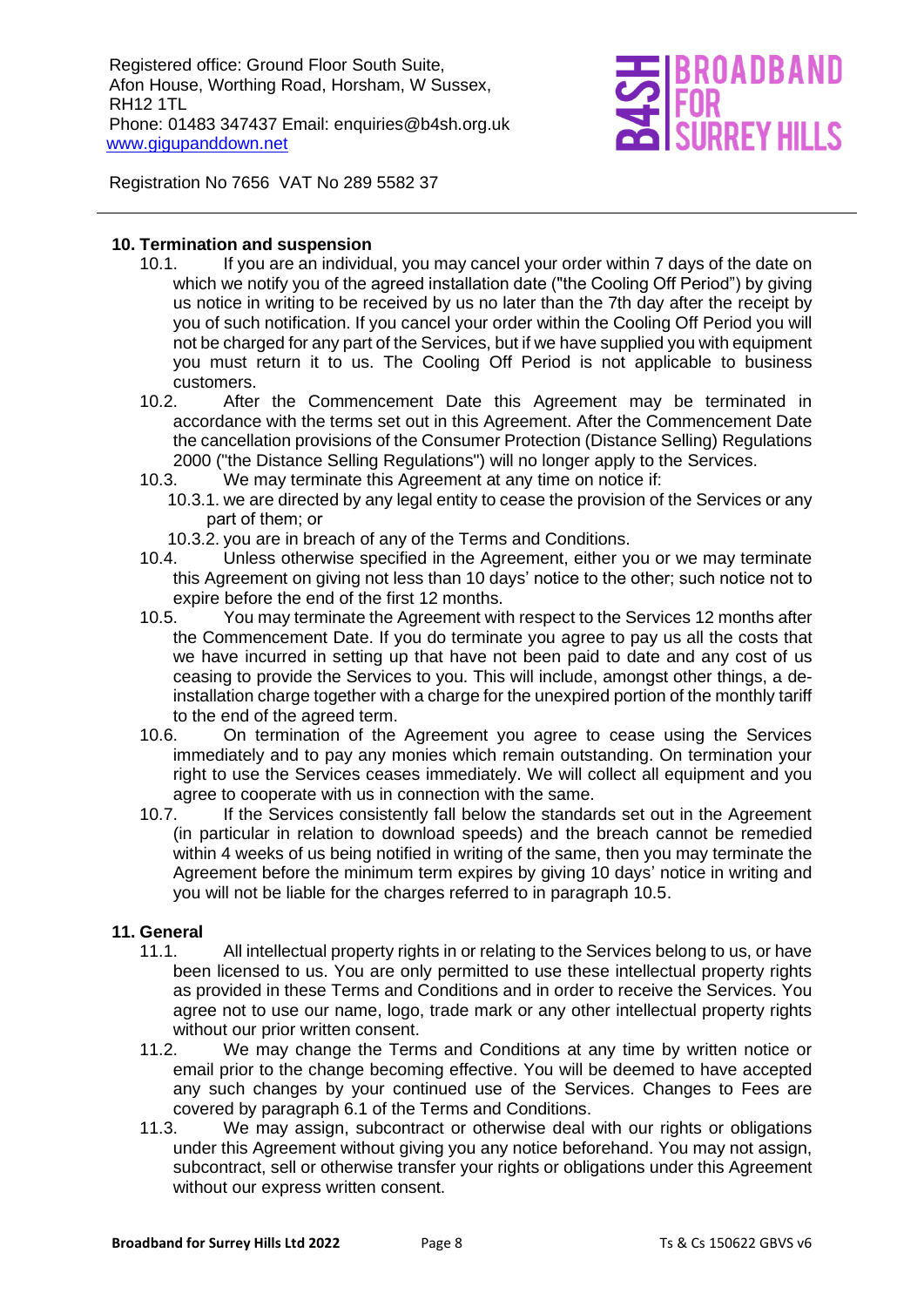

Registration No 7656 VAT No 289 5582 37

- 11.4. Any notice or communication required to be sent pursuant under the Terms and Conditions should be sent to us at B4SH Limited, Registered Office: see above Tel: 01483 347437 Email: [info@b4sh.org.uk](mailto:info@b4sh.org.uk) or to you at the address indicated in the registration form.
- 11.5. No waiver by us of any breach of the Terms and Conditions will be considered as a waiver of any subsequent breach of the same or any other provision.
- 11.6. If any provision of the Terms and Conditions is held by any competent authority to be invalid or unenforceable in whole or in part, the validity of the other provisions of these Terms and Conditions, and the remainder of the provision in question, will not be affected.
- 11.7. Except as expressly stated in these Terms and Conditions, no person who is not a party to the Contract will derive any benefit from it, whether by virtue of the Contracts (Rights of Third Parties) Act 1999 or otherwise.
- 11.8. The Agreement will be governed and construed in accordance with the laws of England and Wales and you agree to irrevocably submit to the exclusive jurisdiction of the English and Welsh Courts.
- 11.9. The Agreement sets out the entire agreement between us relating to the provision of the Services to you and supersedes any and all previous agreements and understandings between us in respect of such provision.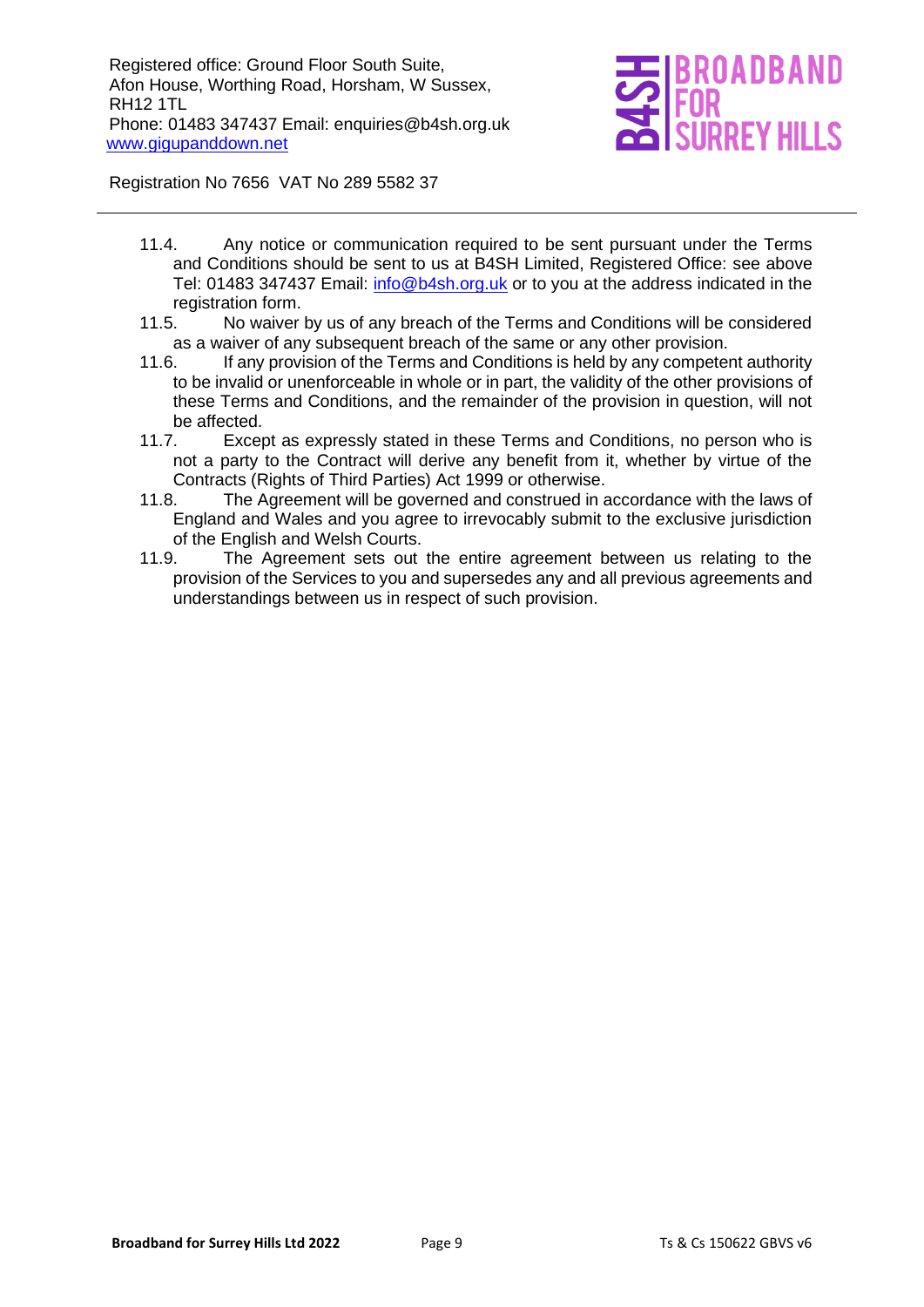

Registration No 7656 VAT No 289 5582 37

## **B4SH Privacy Policy**

Our privacy policy explains how we collect, use, share and protect your personal information. If we update this policy, we will post any changes on our website so that you'll always know how your personal information is being used or shared.

#### **1) How we're collecting your personal information**

- a) We collect your personal information when you: buy a product or service from us; register for a specific product or service; subscribe to newsletters, alerts or other services from us; ask us for more information about a product or service or contact us with a question or complaint; respond to a competition, prize draw or survey; use our network and other B4SH products or services.
- b) We may also collect information about you from other organisations if this is appropriate, including fraud prevention agencies, business directories and credit reference agencies.
- c) We may use cookies (small text files stored in your browser) and other techniques, including, but not limited to, web beacons (small, clear picture files used to follow your movements on our website), to collect information about how you use our websites, and web-related products and services. This allows us to customise our website for you so that it is relevant to your interests and needs. We may use a cookie that stays linked to your browser to record your details so that we can recognise you if you visit our website again. (See Section 3 on 'Using your personal information' for more details on how we use information we collect using these cookies.) You can choose to refuse cookies or you can set your browser to let you know each time that a website tries to set a cookie. For more information about cookies (including information on how to turn them off) please visit [www.allaboutcookies.org](http://www.allaboutcookies.org/)

#### **2) What personal information we're collecting**

- a) The information we collect about you will depend on the B4SH products and services you use and subscribe to. The information we collect includes, but is not limited to, the following: your name, address, phone number, date of birth and email address; credit or debit card information; information about your bank account number and sort code or other banking information; your contact with us, such as: a note or recording of a call you make to one of our contact centres; an email or letter you send to us; and other records of any contact you have with us; your account information, such as: dates of payment owed and received; the subscription services you use; and any other information to do with your account.
- b) We will also collect information about how you use our products and services, such as: the level of service you receive (for example network faults and other network events which may affect our network services); your website browsing information (which includes information about the websites you visit and information about your browsing and how you use our website whether through your mobile or a PC); and the date, time and length of your internet browsing and your approximate location at the time of browsing.

#### **3) Using your personal information**

a) We may use and analyse your information to: process the goods and services that you have bought from us and keep you updated with the progress of your order; keep you informed generally about new products and services (unless you indicate you do not want to receive our marketing messages); provide the relevant service or product to